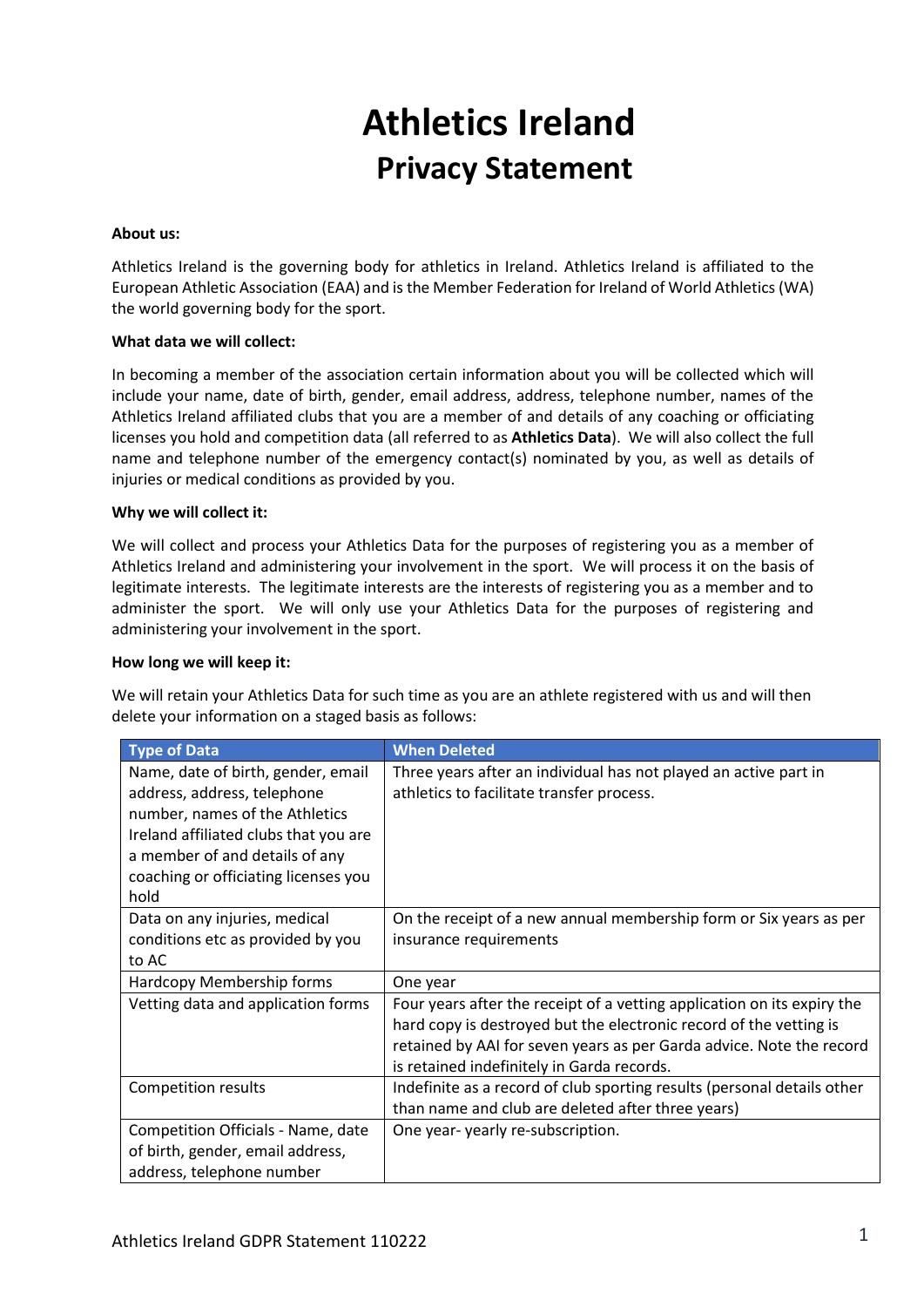| Summer Camp or other training           | One year                                                            |
|-----------------------------------------|---------------------------------------------------------------------|
| camp applications                       |                                                                     |
| Text or messaging systems               | One year (rolling twelve months)                                    |
| Team sheets and training                | One year                                                            |
| attendance lists                        |                                                                     |
| Recreational Running - Name, date       | One year                                                            |
| of birth, gender, email address,        |                                                                     |
| address, telephone number               |                                                                     |
| <b>High Performance Carded Athletes</b> | One year                                                            |
| Photography or film used in the         | Indefinitely with express permission from the participant collected |
| promotion of an event or the sport      | at the registration stage for that event or included in the athlete |
|                                         | agreement                                                           |

# **Sharing your data:**

We may share your Athletics Data with other athletic clubs for the purposes of your competition and event participation. We may share your Athletics Data with athletics partners such as Athletics Northern Ireland and third-party data managers that we appoint as data processors as part of administering your involvement in sport. We will not transfer your data to any other third parties without obtaining your consent and, where possible, will anonymise your data before sharing.

## **Privacy policy:**

All of the personal data we collect from you will be collected, stored, and processed in accordance with the terms of this privacy policy which can be located here:

https://www.athleticsireland.ie/downloads/eshop/AAI\_GDPR\_Privacy\_Policy\_250518.pdf

#### **Complaints:**

If you have any concerns or complaints in relation to how Athletics Ireland collects and/or processes your personal data, you should contact the AAI Data Protection Officer in the first instance: by email a[t dataprotection@athleticsireland.ie](mailto:dataprotection@athleticsireland.ie) or telephone at 01 8869933.

If you are dissatisfied with how your concern/complaint is dealt with by Athletics Ireland, you have the right to report your concern/complaint to the Data Protection Commissioner on their website: [www.dataprotection.ie](http://www.dataprotection.ie/)

#### **Consent:**

You can withdraw consent at any time by contacting us directly by phone, email or in person.

Phone: 018869933 Email[: dataprotection@athleticsireland.ie](mailto:dataprotection@athleticsireland.ie)

This policy was updated on  $11<sup>th</sup>$  of February 2022 and is due for review again in Q4 2024.

| <b>Version</b> | <b>Release Date</b>          | <b>Author</b> | <b>Changes</b>                                                                                           |
|----------------|------------------------------|---------------|----------------------------------------------------------------------------------------------------------|
| 1.0            | $15th$ of May 2018           | Kieron Stout  | New Version                                                                                              |
| 1.1            | 25 <sup>th</sup> of Nov 2021 | Kieron Stout  | Change retention of hardcopy membership<br>forms from three years to one year.<br>Name change IAAF to WA |